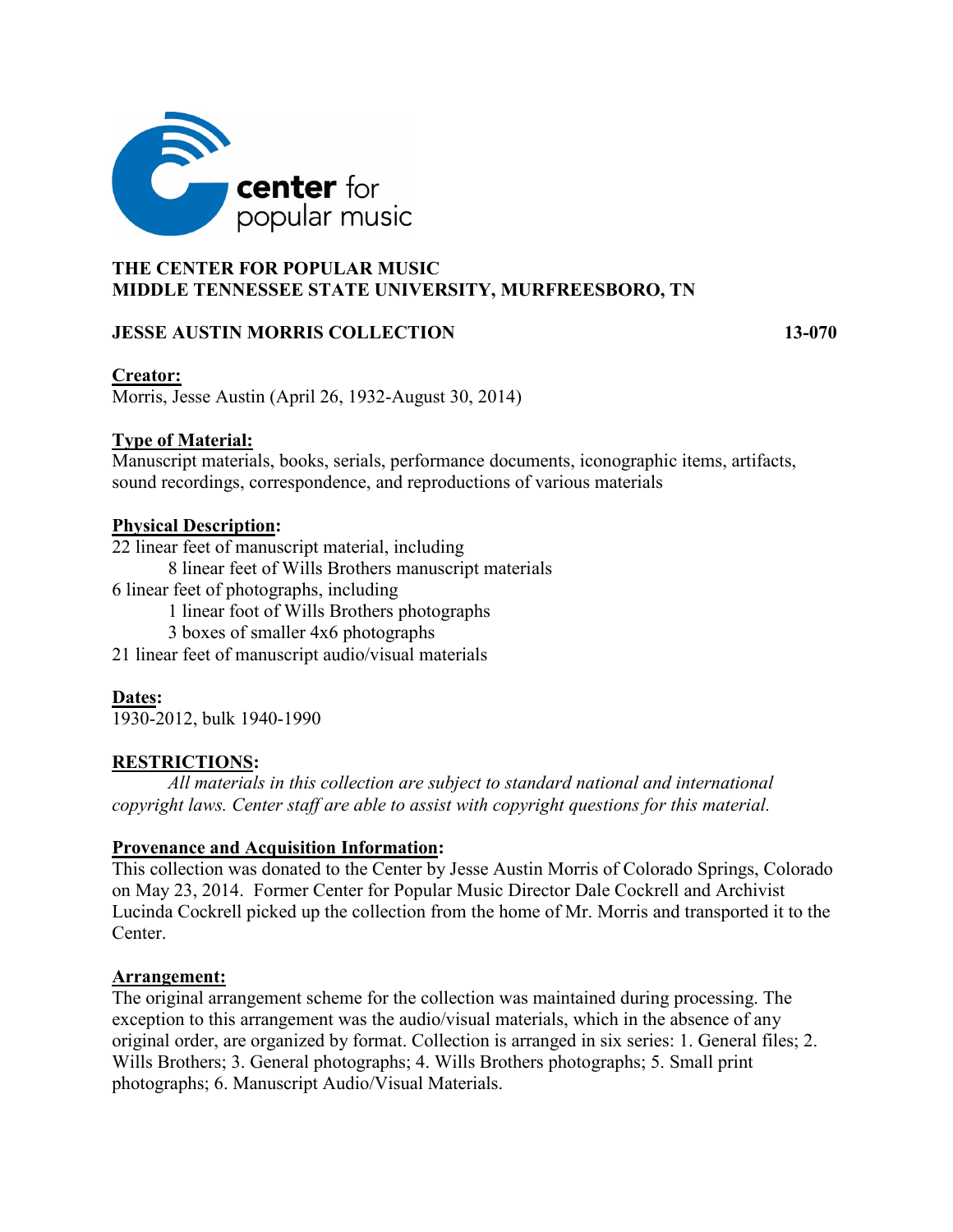### **Subject/Index Terms:**

Western Swing Wills, Bob Wills, Johnnie Lee Cain's Ballroom Country Music Texas Music Oklahoma Music Jazz music Giffis, Ken

## **Agency History/Biographical Sketch:**

Jesse Austin Morris was editor of *The Western Swing Journal* and its smaller predecessors for twenty years and a well-known knowledge base in western swing research. Mr. Morris holds the honor of being a 2012 Inductee to the Northwest Western Swing Music Society (Seattle, WA) Hall of Fame, a 2013 Inductee to the Western Swing Society (Sacramento, CA) Hall of Fame and a 2015 Inductee to the Texas Western Swing Hall of Fame. Mr. Morris was working on a project with Johnny Lee Wills Dance Schedules at the time he fell ill. Documents relating to this project can be found in boxes 6 and 7 of the Wills Brothers series.

### **Scope and Content:**

Research materials collected by Jesse Morris to use for his publication of *The Western Swing Journal* and other related projects. The manuscript papers consist of handwritten notes, newspaper clippings, articles photocopied from books, journals, newspapers, magazines, correspondence, photographs and webpage printouts. The materials are organized by the artist, location or event they entail.

Also included in the collection are books, trade catalogs, serials, performance documents, and sound recordings related to the subjects of western swing, country music, and some early jazz. There are sound recordings, video recordings, artifacts, original sheet music, sheet music photocopies, photographs and postcards in the collection.

### **Collection Contents (Folder/Box List):**

All labels are original to Jesse Austin Morris'. 49 boxes total. See end of finding aid for complete list. Brackets are to clarify spelling.

### **Materials Cataloged Separately:**

Per Center policy, certain formats are cataloged separately for accessibility. These include secondary serials [*Western Swing Society Music News, Seattle/Northwest Western Swing Music Society*], Reading Room books, rare books, sheet music, performance documents, trade catalogs, and sound recordings. The Reading Room books are searchable through the MTSU Walker Library catalog, all other materials are searchable through the Center's website database or inhouse. [For a complete list of separated materials, please contact the archivist]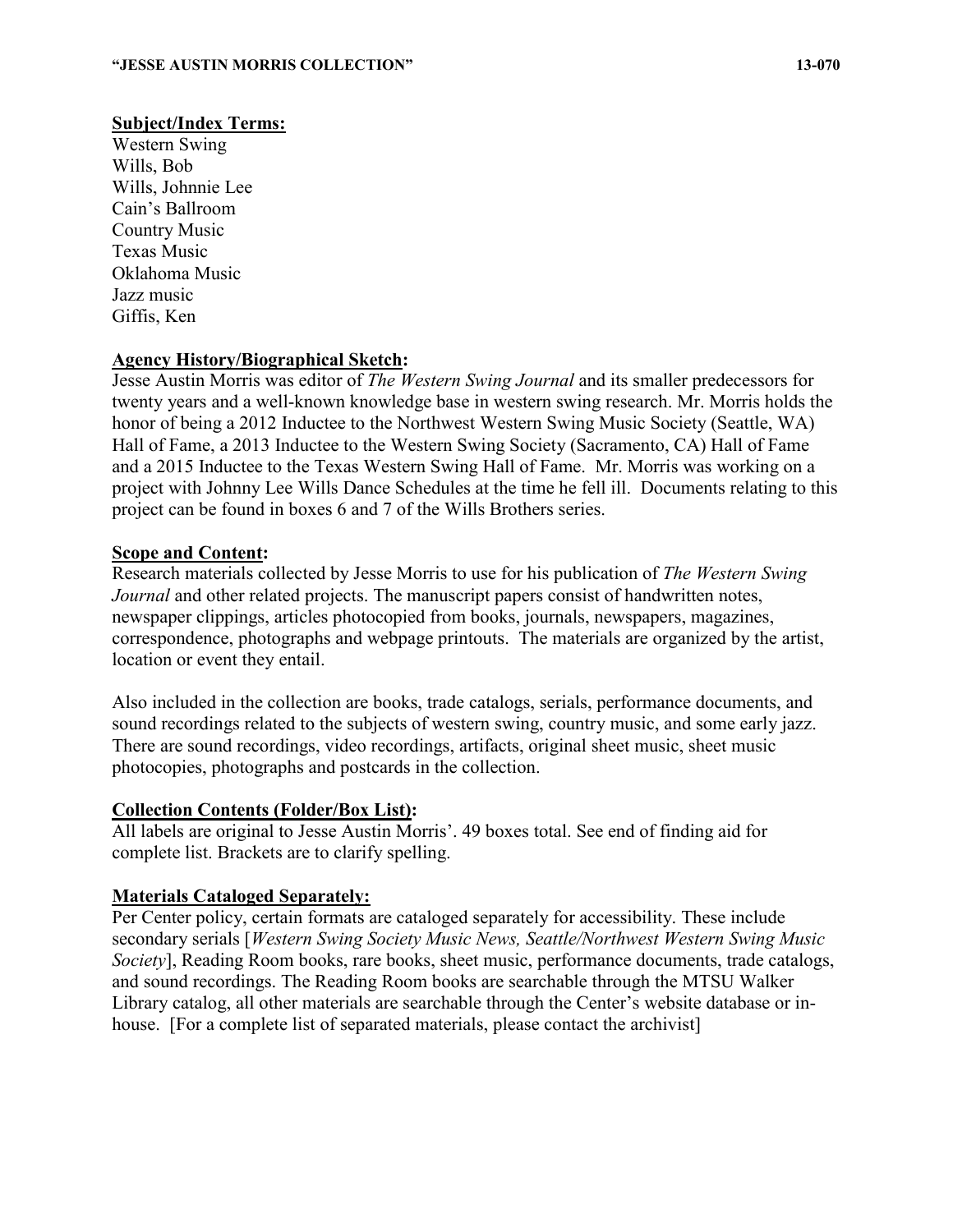### **Location:**

All manuscript materials are located in the special collections storage area filed by accession number. Reading room books, serials, sheet music, trade catalogs, iconographic items, performance documents and sound recordings have been separated from the manuscripts and cataloged in CPM InMagic database and searchable through the website.

### **Related Materials:**

The Center holds other western swing related manuscript collections, notably Bob Wills Collection, 97-055, Doug Seroff Country Music Collection, 10-034 and Charlie Walker Collection, 08-020. Special collection sheet music, performance documents, trade catalogs, photographs, sound recordings, rare books, and reading room materials related to the subjects of western swing, country music or jazz are also held by the Center and searchable through the CPM website database or MTSU Walker Library catalog.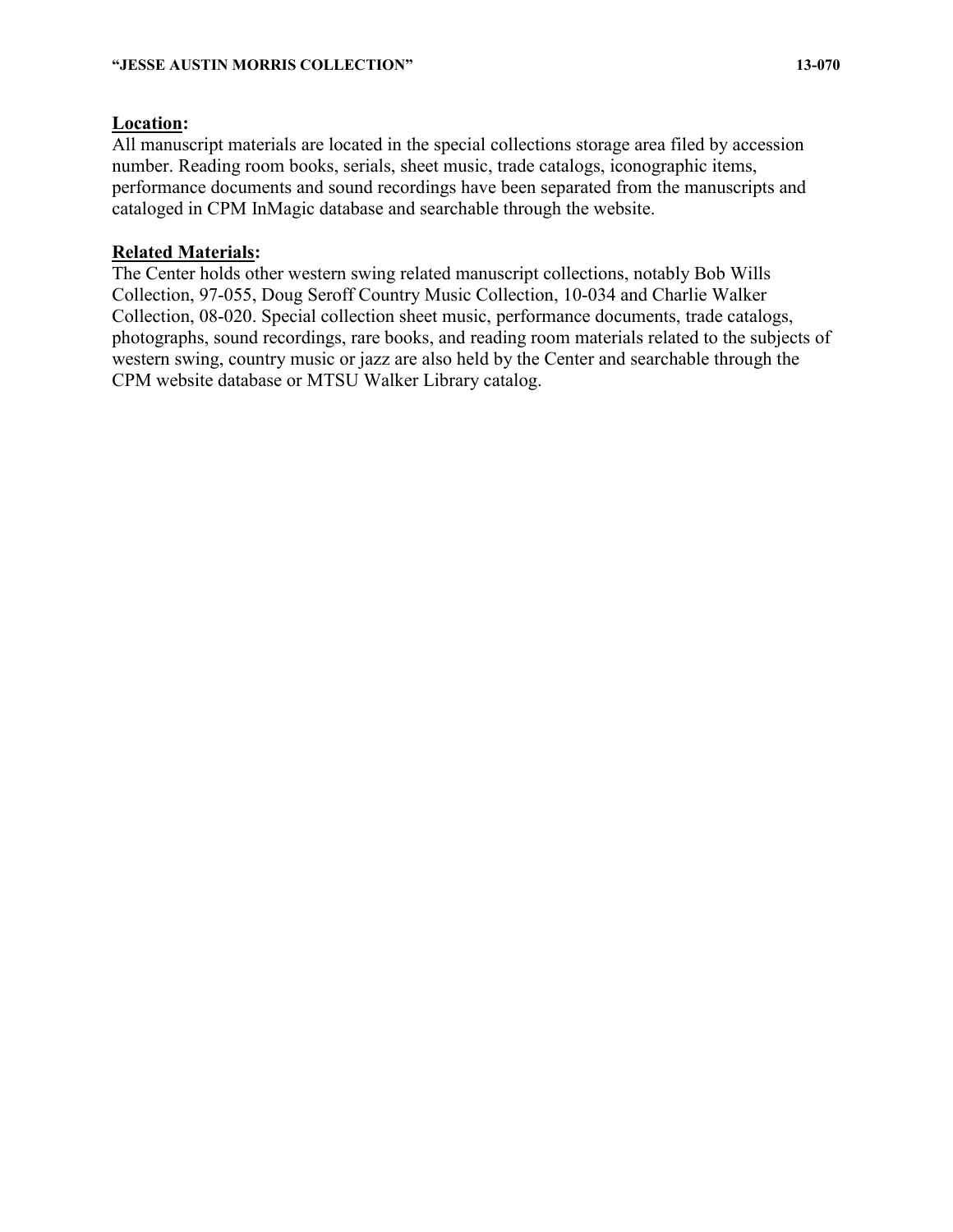### **Collection Contents (Folder/Box List):**

#### **Series I. General Files**

**Box 1** Misc A The Alabama Boys Charlie Aldridge Dave Alexander All-time songs in film Henry "Red" Allen Rosalie Allen Shelly Lee Alley Shelly Lee Alley Jr Ambrose Video American Artwork A.F. of Musicians American Jazz Museum Ancestry James "Deacon" Anderson Les Anderson Maurice Anderson Joe Andrews Dave Apollon Armstrong Eddy Arnold Jesse Ashlock Vic Ashmead Asleep at the Wheel Svend Asmussen Tex Atchison Chet Atkins Gene Austin Gene Autry [3 folders] Gene Autry Collection Record Research - Gene Autry Misc. B [2 folders] Henry Baker History of the Banjo Jr. Barnard Sue Barnard Bar-X Cowboys Count Basie History of the Bass Bear Family Records Sidney Bechet Bix Beiderbecke Dewey Lee Bell Cal Berry The Beverly Hill Billies

#### **Box 2**

Big Band Info [5 folders] Big D Jamboree Paul Bigsby

Billboard/Variety Billboard Blue Ridge Playboys Blue Yodeler Mag. Henry Boatman Bob Boatright Debbie Boggs Noel Boggs [2 folders] Johnny Bond Billy Bowman Bill Boyd & Cowboy Ramblers Jim Boyd Clyde Brewer Billy Briggs (steel) The Bristol Sessions British Archive of Country Music British Archive of Country Music Cd Inserts Andrew Brown Jr. Brown Katy Brown Milton Brown 1934 Radio Show Roy Lee Brown T.E. "Sleepy" Brown Cliff Bruner Jimmy Bryant James "Goober" Buchanan David Johnnie Burnett Smiley Burnette RadiOzark Jethro Burns Gary Burton Bus Boys Paul Buskirk Joe Bussard Billy Byrd Jerry Byrd Misc. C [3 folders] Clarence Cagle Cactus CD Cain's Ballroom

#### **Box 3**

Western Swing Calendar Ideas William Muryel "Zeke" Campbell Cannonball Rag Yakima Canutt Carolina Cotton Bill Carson Carter Family Cartoons

Cindy Cashdollar Cassette Inserts Cassette to Cd Catalog Catfish String Band Jack Cawley Cattle Cds Cds in boxes Cd inserts Joe H. Champion Curly Chalker Leon Chappelear Jewel Chartwell J.R. Chatwell Harry Choates Charlie Christian [2 folders] Christmas Cards [2 folders] Al Clauser George Clayburn Kevin Coffey [2 folders] Ken Coffman Keith Coleman Collection Inventory Collectors Records Dugg Collins Eddie Condon Chris Connor Chris Connor 1 Chris Connor 2 Bill Cook Spade Cooley 27 tape set Spade Cooley [4 folders] Corrine Corrina Cotton Club C/s Country Music Artwork Country music foundation Country music movies Country music trivia County sales Top 500 country songs 2002 Cowboy Slim Rinehart Lynnette Cox

#### **Box 4**

Truitt Cunningham Ken Curtis Johnny Cuviello JIMMIE Crawford David L. Crisp Crystal Springs floor plan Crystal Springs ramblers Misc. D [2 folders]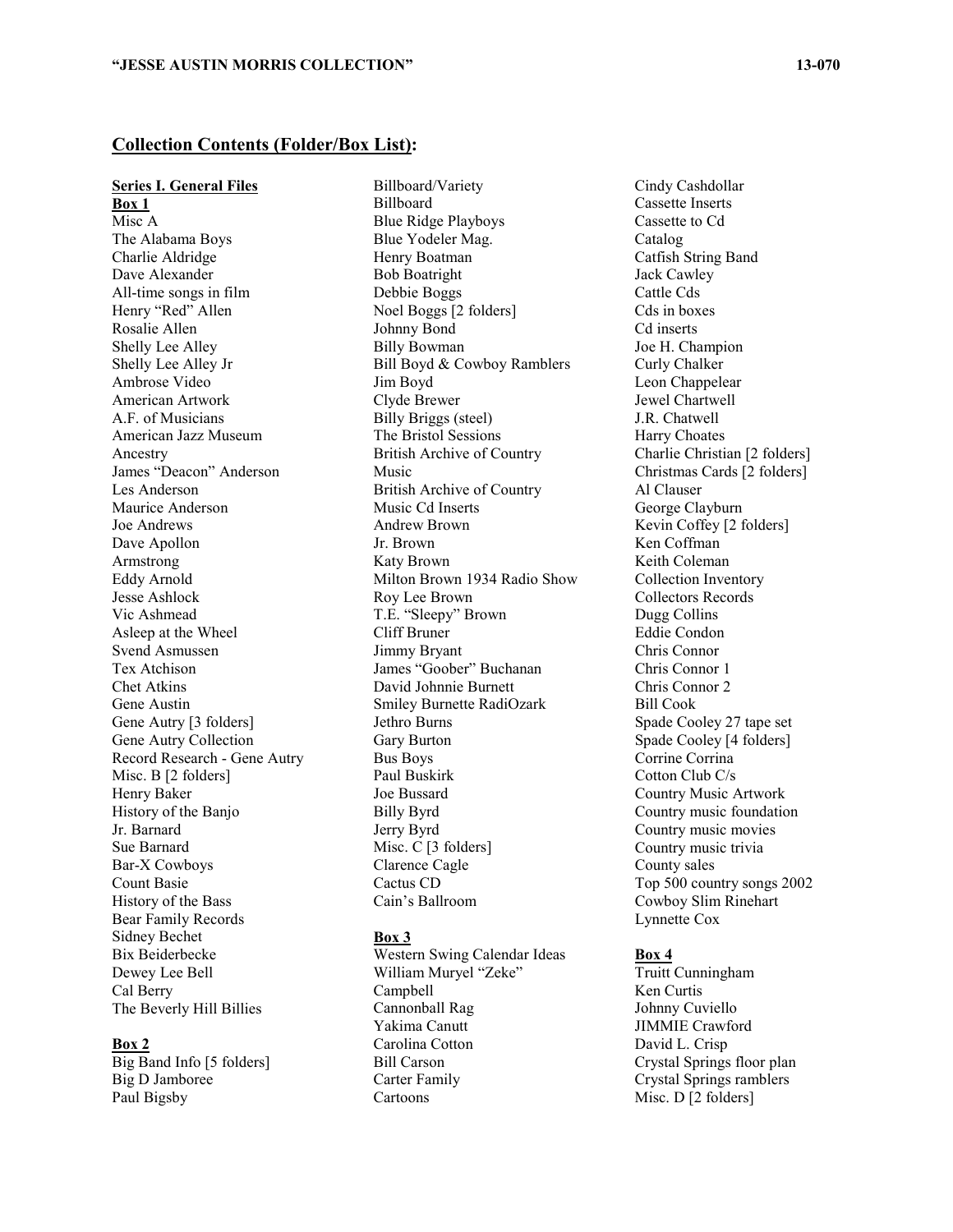Big D Jamboree Smoky Dacus Ted Daffan Wayne A. Daniel Denver Darlings Red River Dave Art Davis Jimmie Davis Link Davis Jimmy Day Eddie Dean (Cowboy) Jimmy Dean Judy Deanne Birth and Death lists **Obits** Misc. obits Decca Records Deep Ellum Blues Vernon Delhart [Dalhart] Delta Blues Museum Evelyn DePaul The Develop. of Western Swing by Cary Ginell Blue Devils Al Dexter Casey Dickens Western Swing Discographies Vol1 Western Swing Discographies Vol2 Zane Dobson Doctors without borders map Document records Dolores and the Bluebonnet Boys Floyd Domino Barry Doss History of the drums Duke of Paducah Glynn Duncan Tommy Duncan [3 folders] Tommy Duncan Fan Club Tommy Duncan Song Book Bob Dunn's Vagabonds Misc E Dave Edwards and his Alabama Boys John Edwards Cliff "Skeeter" Elkin Mike Elliott Randy Elmore Jerry Emery Buddy Emmons Western Swing Encyclopedia outline Dale Evans

Misc. F Facts on Farts Western Swing book Tal Farlow [2 folders] Farmer's Daughter Karl Farr Females and all that Jazz Fender History National Fiddler Hall of Fame Final Curtin Flyin' Fingers First Amendment etc Flags of the states Steve Forsythe Curly Fox and Texas Ruby David Freeman Porky Freeman Stan French Coby Flyn/Jones

#### **Box 5**

Misc. G Benny Garcia Jr Hank Garland Bobby Garrett Gennett Gennett Foundation Gennett Records Hoot Gibson Les Gilliam Johnny Gimble [3 folders] Cary Ginell Darrell Glenn Golden Boot Award Grand Ole Opry Stephine Grappelli [Stephane] Billy Gray Ebb Gray Otto Gray Otto Gray Song book Green River Records Jack Greenback Ken Griffis James B. Grim Dewey Groom Records Gruene (Green) hall History of the Guitar Guitar: Texas Playboys The Guitarists Jack Guthrie Misc H Merle Haggard [2 folders] Hall of Fame Nashville Marion Hall/landers Jim Halsey Stuart Hamblen [6 folders]

Norman Hamlet Preacher Harkness Sid Harkreader History of the Harmonica Redd Harper Scotty Harrell Jimmy Hart & His Merrymakers William S. Hart Hatch Show Print "Stompin' Steve" Hathaway Western Swing Newsletter Hawaiian Steel Guitar Coleman Hawkins Speedy Haworth Art Haynes Dick Haynes Robert Healy Dick Heil Don Helms Fletcher Henderson MP3 Song List Jack Henderson [2 folders] Harold Hensley

#### **Box 6**

Hi Flyers Dick Hill [5 folders] The Hillbilly Researcher Bud Hobbs Johnny Hodges Adolph Hofner Billie Holiday [2 folders] James C. "Joe" Holley Hoosier Hot Shots [2 folders] Hot Club of Cowtown How the West was sung Paul Howard Leon Huff Harley Huggins Curly Hollingsworth Cornell Hurd Band F. Huskey [Ferlin Husky] Misc I International Steel Guitar Convention International Assoc. of Jazz Records Collectors Into to Jazz Jerry Irby Bud Isaacs Misc J Tommy Jackson Giants of Jazz Jelly Roll Morton [2 folders] JEMF Sleepy Johnson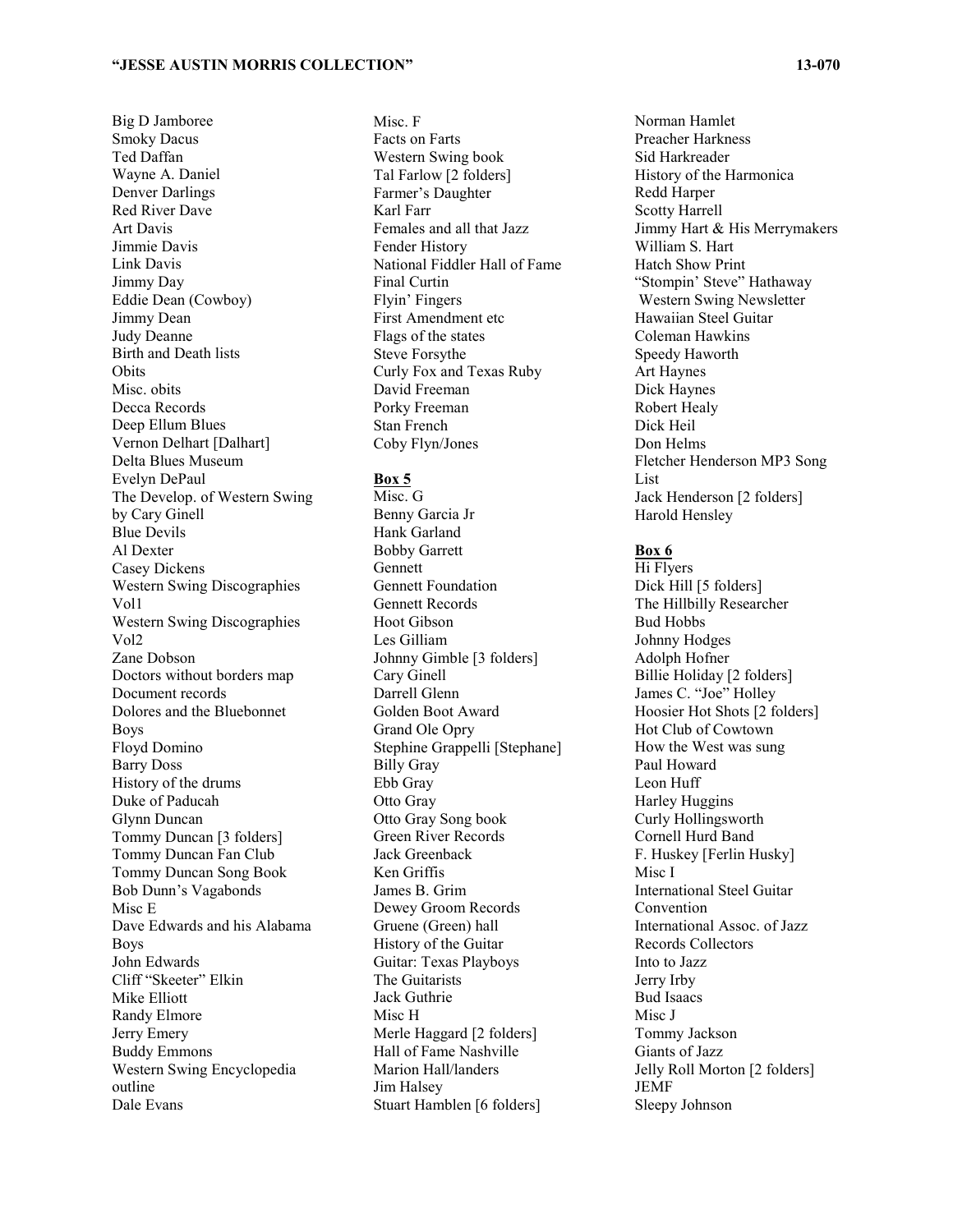Buck Wayne Johnson Ann Jones Buck Jones Loyd Jones [Lloyd] Joslin's Jazz Journal Joslin's Jazz Journal Misc K Kaleidoscope Records Millard Kelso KY Music Hall of Fame Barney Kessel Rich Kienzle King 500 series King Records Pee wee King KMA Shenandoah, Iowa Bobby Koefer Kvoo [Radio] Misc L [2 folders] Eugene A. "Tag" Lambert Eddie Lang Roy Lanham Laurel & Hardy Legends of western swing reunion Leon's Lone Star Cowboys Lester Young Curly Lewis Texas Jim Lewis Tubby Lewis Library of Congress- Sheet Music The Light Crust Doughboys [3 folders] The Light Crust Doughboys Discography The Light Crust Doughboys Research

#### **Box 7**

Lincoln County Cowboy Symposium Merl Lindsay [4 folders] Liner Notes [2 folders] Lone pine Film Festival Longhorn Records Misc M Louis Massey & The Westerners History of the Mandolin Zeke manners Joe Maphis Ernie M. Barbara Martin Dude martin Grady Martin Rudy Martin

Johnny Marvin Laverne Masse Will Matthews Misc Mc Dickie McBride and the skyliners Janet McBride Paul McGee Dean McKeinney [McKinney] Buddy McPeters Frankie McWhorter Shorty Messer Bob Miller Miller Brothers Mike Miller Mills Brothers E.A. Mitchan, Jr. [Mitcham] Billy Mize Modern Mountaineers Bob Mohr Monty Montana Patsy Montana Mon M. Scrapbook Ralph Mooney Bob Moore Tiny Moore Alan Morgan Tom Morrell Joaquin Murphy Red Murrell Museum notes Misc N [2 folders] The Nashville A Team National Barn Dance National Hillbilly News [2 folders] Newsletter Art Leon McAuliffe [2 folders] Old Newspaper ads Newspaper archives Joe Paul Nichols Roy Nichols Roy Nichols & Norm Hamlet The Nite Owls Jody Nix Hoyle Nix Nudie Cohn Bob Nolan Red Norvo

### **Box 8**

Misc. O Pat O'Daniel & His Hillbilly boys W. Lee O'Daniel [2 folders] W. Lee O'Daniel & His Hillbilly boys

Doye O'Dell Scott O'Malley & Associates Okeh History Oklahoma History Oklahoma Magazine Old Country music magazine Ole Time Herald Old Time Radio Cat Old-Time Record Review Mary Osborne Laura Lee Owens/MC Bride Misc P Jack Palmer Palomino Club Paramount records Paramount records discography Andy Parker Johnny Patterson Les Paul [2 folders] Les Paul Jam Sessions Leon Payne Pelican wildcats Hank Penny [2 folders] Hank Penny: the original outlaw plus discog The Checkered Career of Hank P. Rich Kienzle Bill "happy" Perryman Foreman Phillips History of the Piano Bob Pinson Nolan Porterfield Post Cards, Las Vegas, NV Prairie Ramblers [2 folders] Lew Preston and his men of the range Quebe Sisters Band Questionnaire Misc. R [2 folders] The Rackensack review KBBQ Radio Script Radio Station Format Western Swing Radio Show outline Ragtime-blues-hot piano Ranch boys [2 folders] Ole Rasmussen Leon Rausch Buddy Ray Wade Ray List of record labels Red River Dave Ramona Reed Dick Reinhart Django Reinhardt Herb Remington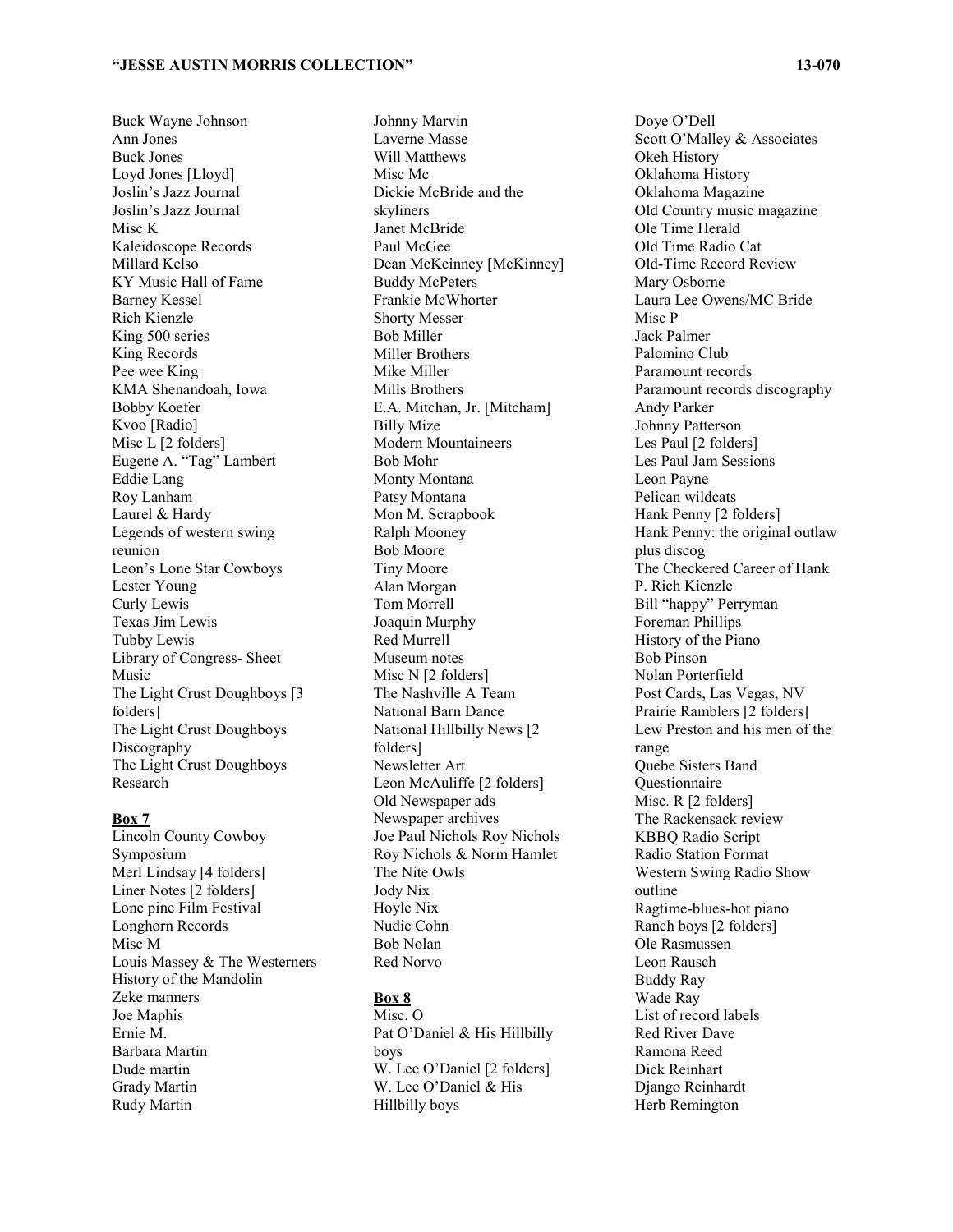Renfro Valley Jimmie Revard Glenn "Blub" Rhess Glenn Rhess, Jr. Gary Don Rhodes Leon Rhodes Jerry's Rhythm rag Rice Brothers gang Rickenbacker Tex Ritter River Road Boys Riverside rancho

#### **Box 9**

Cotton Roberts Eck Robertson Lou Rochelle Jesse Rodgers Jimmie Rodgers [3 folders] Roy Rogers Smokey Rogers Fred Rose Lee Ross Ross Rhythm Rascals Tony Rounce/Westside records The Rowe Bothers Louise Rowe/Beasley Hal Rugg Ryman Auditorium Misc. S Sacramento Hall of Fame Sacramento Western Swing soc. Behind the scene (steel guitar) The Saddle Tramps San Antonio Rose a TX dance hall Sarg Records Satherley, Uncle Art John Schmitz Schnickelfritz Larry Scott Scotty's Music Leon "pappy" Selph blue ridge playboys Eldon Shamblin Artie Shaw The Short brothers Cal Shrum Sims Records Frank Sinatra Singin' Sam Bob Skyles and his Skyrockets Buck Sloan Johnny Smith [3 folders] Stuff Smith Whit Smith

Song Ideas Mylos Sonka Sons of the Pioneers [2 folders] Sony Recorder Dwian Sorrow Tapes [2 folders] Dwian Sorrow CD Inserts Dwian Sorrow Sounds of the Century Hal Southern Star spangled banner Charles Starrett Steel Guitar Articles A Steel Guitar Collection from Tiffany Steel Guitar History in Western Swing Steel Guitar the western swing era Maynard Stewart Redd Stewart

#### **Box 10**

Ocie Stockard Dave Stogner manuscript Dave Stogner's book Dave Stogner Cliffie Stone Al Stricklin Clint Stong Sunshine Boys Swift Jewel Cowboys Misc T Art Tatum Jack Teagarden Teagarden Collection Harvey C. Tedford Vance Terry TX Country Music Hall of Fame Texas Dance Halls Texas Fiddlers Texas Fiddlers Hall of Fame Texas Jim Lewis Texas Playboy Orchestra Texas Playboy Steel Guitar Texas Playboy Trivia The Texas Rangers Texas Rangers Texas steel guitar jamboree Texas Tophands [Top Hands] Texas Western swing hall of fame Cotton Thompson G. Don Thompson Hank Thompson [4 folders] The Three Virginians Louie Tierney

Mel Tillis Floyd Tillman Keith Titterington Merle Travis on Western swing Ernest Tubb [2 folders] Artwork for Tumbleweed Trails Walter Earle "Tubby" Lewis Jr The Tune Wranglers Johnny Tyler T Texas Tyler Misc U & V Uncle Pen Universal Cowboys University of North Carolina Misc. V Joe Venuti The Village Boys Vogue Misc. W Porter Wagoner Jimmy Wakely [3 folders] Billy Walker Cindy Walker [4 folders]

#### **Box 11**

Lou Walker Billy Joe Wall Fats Waller Don Walser Texas Wanderers The Wanderers Doc Watson Gene Watson Ben Webster Speedy West Speedy West and Jimmy Bryant Western Art Western Clippings Western Swing from the book Texas Rhythm Misc. Western Swing articles Western Swing History Western Swing Journal Nerve Center ideas Western Swing [research] Pages from Country Music book on West. Swing Eldon "June" Whalin Kevin Wheeler Bob White (Fiddle) Glenn P. White [3 folders] Pee Wee Whitewing Ray Whitley [2 folders] Jimmie Widener Jimmie Widener CD Project Claude Williams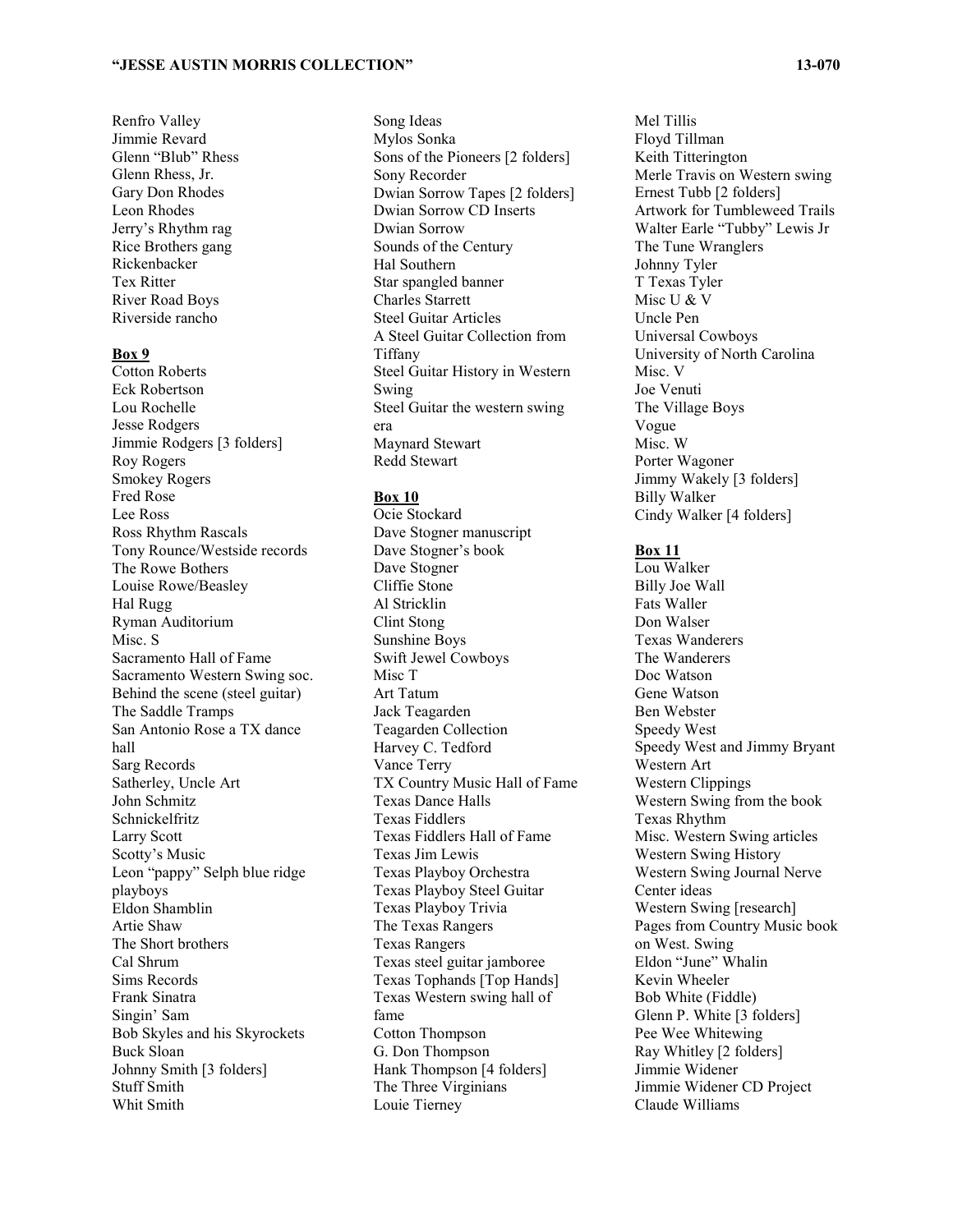#### **"JESSE AUSTIN MORRIS COLLECTION" 13-070**

Hank Williams Perk Williams Robert Pete Williams Tex Williams [4 folders] Dayna Wills Bill Wimberly WLS Barn Dance Charles Wolfe Vera Lynn Wood Windy Wood [4 folders] Windy's Manuscript John Wooley Billy Wright Jimmy Wyble Misc. X-Y-Z Jimmy Young John York

#### **Box 12-16**

Miscellaneous manuscript materials

**Box 17** Artifact materials

**Box 18** Manuscript song folio scrapbook

#### **Series II. Wills Brothers Manuscript Material Box 1**

Bob Wills [19 folders] Playboy flour Wills Point Bob Wills misc Record research Bob Wills family tree [2 folders] Bob Wills catalog Bob Wills catalog update Unfaded love story Bob Wills mp3 Uncle art's log of Bob Wills Columbia recordings Misc. Bob Wills [2 folders] Bob Wills contracts Bob Wills requests Bob Wills marriage rec. Bob Wills Death Cert. Bob Wills Ranch house Bob Wills 100 birthday celebration Bob's favorite fiddle? Wills-foley-anderson-ripley Bob Wills mp3 song list List of Bob Wills western movies

Bob Wills from internet Bob Wills discography stuff

#### **Box 2**

Bob Wills [4 folders] Bob Wills foundation brochure John Thomas Wills Billy Jack Wills Luke Wills Rosetta Wills John Wills O. W. Mayo [5 oversize folders]

#### **Box 3**

O.W. Mayo letters [16 folders]

#### **Box 4**

Playboy flour [5 folders] Playboy bread Misc Mayo/Wills [6 folders] Scrapbook Ideas Tiffany Transcriptions[4folders]

#### **Box 5**

Discog info Johnnie Lee Wills Dance Dates [4 folders] Johnnie Lee Wills Dances Johnnie Lee Wills bookings 1948 JLW Contracts Johnnie Lee Wills misc letters Johnnie Lee Wills trascrip. & gospel songbook Johnnie Lee Wills Letters [4 folders] Johnnie Lee Wills [6 folders] Johnnie Lee Wills Hymn book Johnnie Lee Wills union contracts Johnnie Lee Wills Catalog Johnnie Lee Wills Dance Schedule [6 folders] Birth/death chart Dick Hiel Transcript.

#### **Box 6 – Johnnie Lee**

Johnnie Lee Wills Johnnie Lee Wills Contracts/Letters 1947 JLW Contracts 1949 JLW Contracts 1950 JLW Contracts 1951 JLW Contracts 1952 JLW Contracts 1952 JLW Contracts 1953 JLW Contracts

1953 JLW Contracts 1953 JLW Contracts 1954 JLW Contracts 1955 JLW Contracts 1956 JLW Contracts 1956 JLW Contracts 1957 JLW Contracts 1957 JLW Contracts 1957 JLW Contracts Johnnie Lee Wills Dance Schedule JLW Misc Johnnie Lee Wills Bills Paid March 1956 Reed JLW Bills Paid March 1954 Reed JLW Johnnie Lee Dance Stuff

1953 JLW Contracts

#### **Box 7 - Johnnie Lee**

Cashier's Reports JLW Cashier's Reports 1949-1956 JLW Cashier's Reports 1952-1957 JLW Cashier's Reports 1950 JLW Cashier's Reports 1951 JLW Cashier's Reports 1952 JLW Cashier's Reports 1953 JLW Cashier's Reports 1954 JLW Cashier's Reports 1954 JLW Cashier's Reports 1955 JLW Cashier's Reports 1955 JLW Cashier's Reports 1956 JLW Cashier's Reports 1957 JLW JL Wills Dance

### **Series III. General**

**Photographs Box 1** Misc. A Alabama Boys Tex Atchison Deacon Anderson Asleep at the Wheel Chet Atkins Gene Autry Jesse Ashlock Les "Carrot Top" Anderson Tommy Allsup Joe Andrews Misc. B [2 folders] Lee Bell Johnny Bond Bill Boyd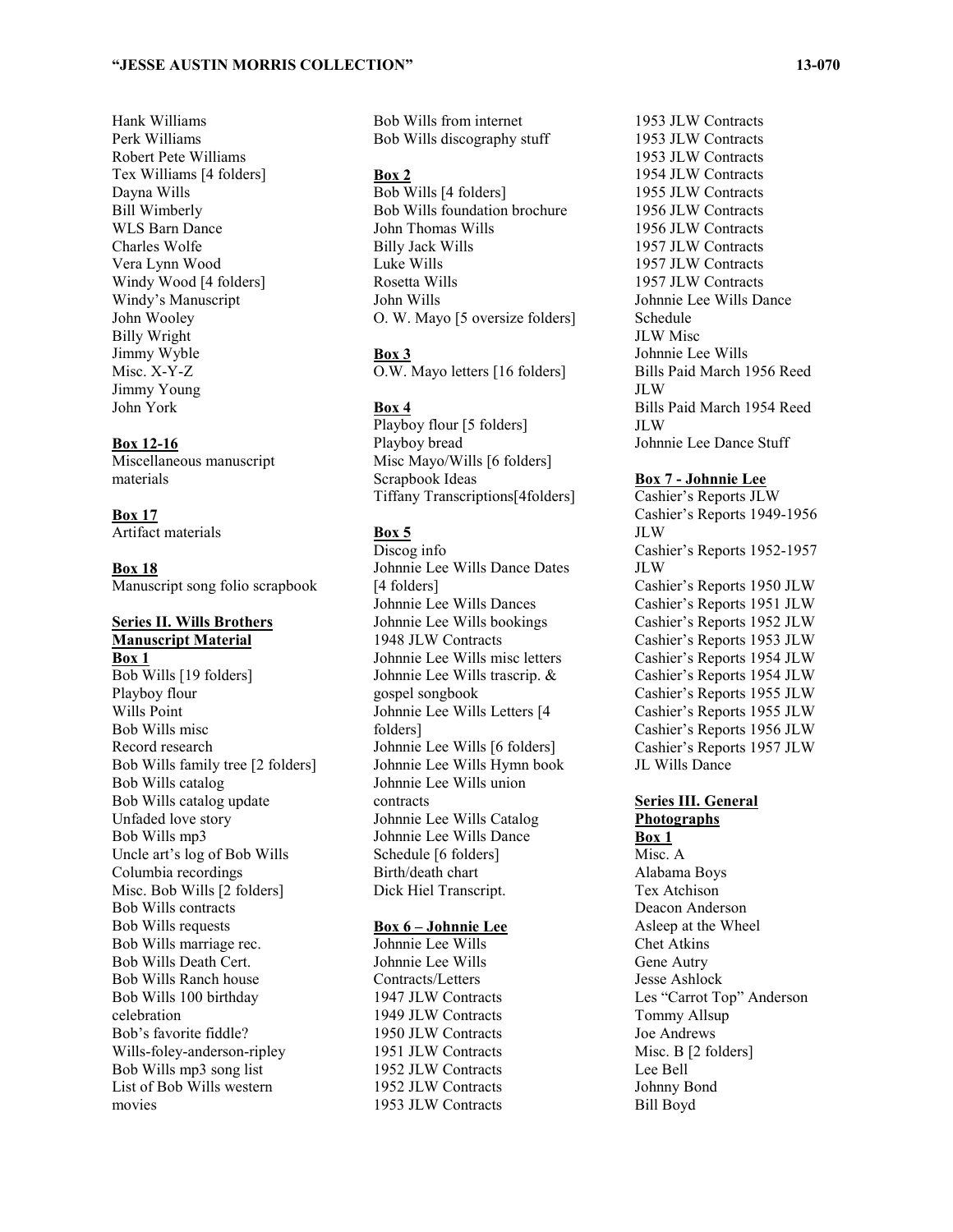Billy Briggs xit boys Clyde Brewer Birthplace of country music Cliff Bruner Alex Brashear-wills point boys Milton Brown Beverly Hillbillies Noel Boggs Junior Barnard Bob Boatright Jim Boyd Spade Cooley [2 folders] Misc. C [2 folders] Chuck Wagon Gang Keith Coleman Crystal Springs Ramblers Carter Family Hurshul Clothier J.R. Chatwell Zip Coffman Charlie Christian Cain's Ben Christian's Texas Cowboys Country Music Hall of Fame Cowboys Tommy Duncan [2 folders] Misc. D Denver Darling Ted Daffan Jimmie Davis Art Davis Bob Dunn Al Dexter Misc E Dean Eacker Misc. E Billy Foust Tex Fletcher Tal Farlow Lefty Frizzell

#### **Box 2**

Misc. G Billy Gray Bobby Garrett Dewey Groom Johnny Gimble **Gennett** Misc. H Cameron Hill Great Day in Harlem Dick Heil Goldie Hill Durwood Haddock Hillbilly Boys Jerry Horner

Stuart Hamblem Art Haines Jimmy Heap George "Gabby" Hays Adolph Honer Laura Hazelbaker Billie Holiday Misc. I International Bluegrass Museum Jerry Irby Misc. J Loyd Jorden [Lloyd] Jazz "Buck" Wayne Johnston Elana James Jerry Jericho Misc. K Pee Wee King KFC Bobby Koefer KMBC Radio Misc. L Curley Lewis Benny Leader's Bayou Billies Texas Jim Louis Light Crust Doughboys Laura Merl Lindsay [2 folders] Texas Swing Connection Misc. M Tiny Moore Miller Brothers Dude Martin Jr. Mitchan Tom Morrell Bill Monroe Joaquin Murphy Maddox Brothers & Rose Movie Photos Misc. Country Bands – Northeast Moon Mullican Misc. Texas Bands etc. [2 folders]

#### **Box 3**

Misc. Mc Dickie McBride Misc. N Billy Norman Roy Newman Hoyle Nix Nashville Smoky Rogers Misc. O W. Lee O'Daniel

#### Doyle O'Dell Leon McAuliffe Misc. P Prairie Ramblers Bill "Happy" Perryman Photo IDs Hank Penny Andy Parker and the Plainsmen Playboy Flour Ray Price Pearl Harbor Quebe Sisters Band Misc. R Wade Ray Herb Remington Rowe Brothers River Road Boys Ole Rasmussen Tex Ritter Renfro Valley Barn Dance Jimmie Revard Jimmie Rodgers The Ryman Riders in the Sky Leon Rausch Misc. S Johnny Smith Redd Stewart Hank Snow Sons of the Pioneers Starlighters Dave Stogner Eldon Shamblin Cliffie Stone Leon "Pappy" Self Les Smithart's House [Smithhart] Henderson, KY Misc. T Texas Tophands [Top Hands] Texas Swing Pioneers Texas Playgirls Texas Outlaws Turkey Texas Tune Wranglers T Texas Tyler Trianon Texas rangers Jack Teagarden Texas Playboys [4 folders]

#### **Box 4**

Time Jumpers Floyd Tillman Hank Thompson [2 folders] Don Tolle Ernest Tubb [2 folders]